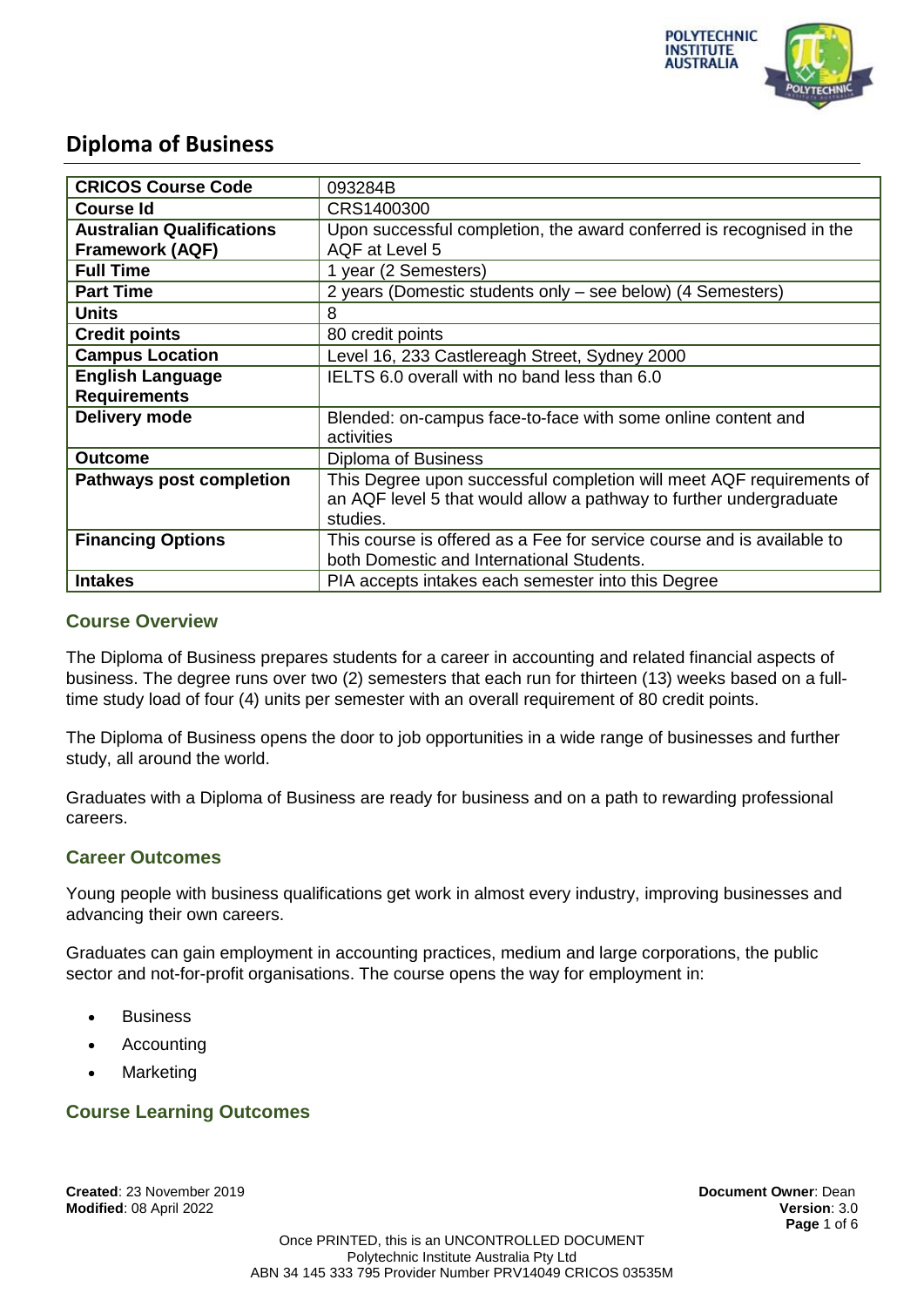

| CLO <sub>1</sub> | Identify, analyse, and synthesise theoretical knowledge in the discipline area of business                                                |
|------------------|-------------------------------------------------------------------------------------------------------------------------------------------|
| CLO <sub>2</sub> | Examine a complex problem or management requirements using appropriate<br>methodologies and theories from the discipline area of business |
| CLO <sub>3</sub> | Analyse and synthesise ideas and theories from other disciplines related to the discipline<br>area of business                            |
| CLO <sub>4</sub> | Communicate effectively and creatively ideas and perspectives to peers and general<br>audiences in diverse contexts                       |
| CLO <sub>5</sub> | Work independently, responsibly and with the level expected in a broad range of<br>professional and business contexts                     |
| CLO <sub>6</sub> | Collaborate in team projects to make a positive contribution toward social issues                                                         |

### **Graduate attributes**

| GA <sub>1</sub> | Communicate effectively in a diverse range of professional or community context                                                                                         |  |
|-----------------|-------------------------------------------------------------------------------------------------------------------------------------------------------------------------|--|
| GA <sub>2</sub> | Complete work tasks and assignments independently or as an effective member of<br>multidisciplinary teams                                                               |  |
| <b>GA3</b>      | Engage in and value life-long learning leading to the enhancement of professional<br>knowledge and skills                                                               |  |
| GA4             | Are information and technology literate                                                                                                                                 |  |
| GA <sub>5</sub> | Respond appropriately to a changing workforces, cultures and values reflecting a global<br>work environment                                                             |  |
| GA <sub>6</sub> | Demonstrate critical thinking, problem solving and decision-making abilities essential to<br>contributing soundly to the resolution of issues confronting organisations |  |
| GA <sub>7</sub> | Facilitate intellectual curiosity                                                                                                                                       |  |
| GA <sub>8</sub> | Act in an ethical manner in all aspects of professional life.                                                                                                           |  |

## **Accreditation**

The Diploma of Business is accredited by the **Tertiary Education Quality and Standards Agency**.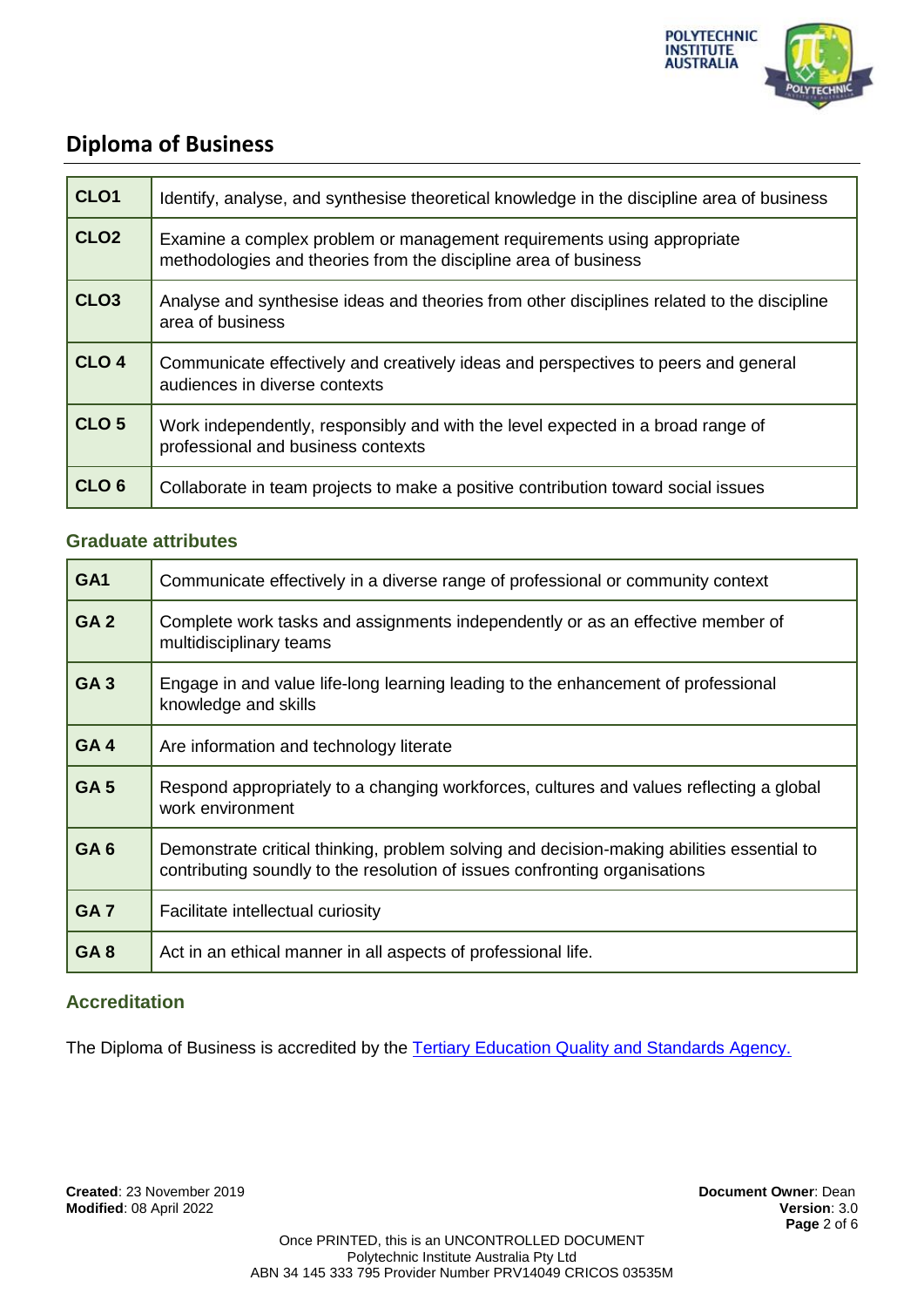

### **Course Structure**

|              | <b>UNIT</b><br><b>CODE</b> | <b>UNIT NAME</b>                           | <b>PREREQUISITES</b>            |
|--------------|----------------------------|--------------------------------------------|---------------------------------|
| <b>YEAR1</b> |                            |                                            |                                 |
|              | <b>ACC100</b>              | Principles of Accounting                   |                                 |
|              | <b>MGT100</b>              | Introduction to Management                 |                                 |
|              | STT100                     | <b>Statistics for Business</b>             |                                 |
|              | <b>ICT100</b>              | <b>Information Management Systems</b>      | ACC100 Principles of Accounting |
|              | ECO100                     | <b>Economics for Business</b>              |                                 |
|              | <b>GBU100</b>              | <b>Professional Business Communication</b> |                                 |
|              | LAW100                     | <b>Business Law</b>                        |                                 |
|              | <b>MKT100</b>              | <b>Marketing Practice</b>                  |                                 |

### **Exit Outcomes**

In order to obtain a Diploma of Business all candidates are required to successfully complete all 8 units. Not all units are offered each semester.

### **International Student Duration**

The CRICOS-registered duration is 1 year of full-time study (2 trimesters). The part time mode is not available to a holder of a student visa who is not a citizen of Australia or New Zealand, or who is not an Australian permanent resident, or who is a temporary resident of Australia.

### **Domestic Student Duration**

For domestic students the course is 2 trimesters full-time and 4 semesters part-time.

### **Device Specifications**

| <b>Business Degrees</b>   |                                                                                                 |  |  |
|---------------------------|-------------------------------------------------------------------------------------------------|--|--|
| <b>Operating system</b>   | Windows 10, 11                                                                                  |  |  |
|                           | Mac OS 10.12 Sierra, 10.13 High Sierra, 10.14 Mojave, or 10.15 Catalina                         |  |  |
| <b>Browser</b>            | Safari, Chrome, and Firefox - current version                                                   |  |  |
|                           | Microsoft Edge - latest version                                                                 |  |  |
|                           | Internet Explorer - current or immediately previous version                                     |  |  |
|                           | <b>Computer and processor</b> 1 GHZ or faster x86 or 64-bit processor with SSE2 instruction set |  |  |
| <b>Memory</b>             | 8 GB RAM (64-bit)                                                                               |  |  |
| <b>Disk space</b>         | Minimum 500 gigabytes (GB)                                                                      |  |  |
| <b>Monitor resolution</b> | 1024 x 768                                                                                      |  |  |

### **Delivery Method**

**Created**: 23 November 2019 **Document Owner**: Dean **Modified**: 08 April 2022 **Version**: 3.0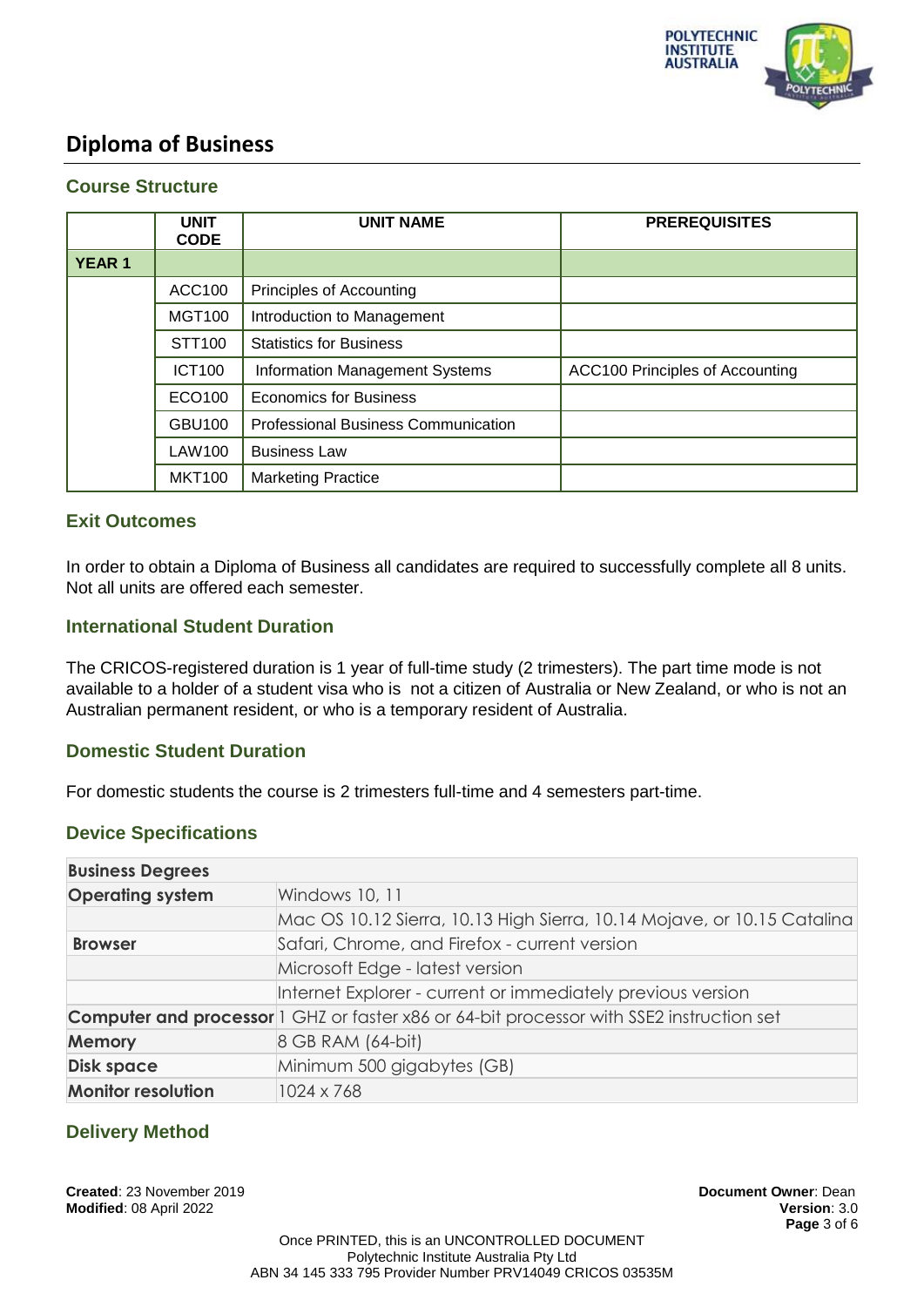



### **Assessment Methods**

The Institute uses authentic assessment principles that may include practical exercises, case studies, presentations, reports, online simulations, essays, and examinations. These may include being done under invigilation.

### **Entry Requirements**

- Successful completion of an Australian senior secondary qualification (or recognised equivalent) with the equivalent of a minimum Australian Tertiary Admission Rank (ATAR) of 60 and
	- o NSW (or equivalent) Band 4 Standard English; and
	- o NSW (or equivalent) Band 3 Advanced Mathematics; **or**
	- o NSW (or equivalent) Band 4 Standard 2 Mathematics.
- An equivalent secondary qualification overseas that also meets the mathematics requirement above; or
- An accredited Tertiary Preparation Program or a Foundation Year Program offered by an accredited Australian provider that also meets the mathematics requirement above; or
- One year of completed accredited full-time study at a registered institution of tertiary education at AQF level 5 or above that also meets the mathematics requirement above.

### **International Students**

Students who have not completed an Australian Year 12 qualification may be admitted into the program through the flexible entry mode.

- An equivalent secondary qualification overseas; or
- An accredited Tertiary Preparation Program or a Foundation Year Program offered by an Australian university; or
- One year of successful full-time study in an accredited course at a university or other higher education provider; or
- Admission to candidature for an undergraduate degree at an Australian university

### **Special/Alternative Admission Arrangements**

Applicants who are 21 years of age or over who have not completed Year 12, or its equivalent may gain entry to a course by addressing one of the following entry requirements:

- 1. Successful completion of a Special Tertiary Admissions Test administered by a tertiary admissions centre; or
- 2. Submission of a portfolio of prior and current academic and professional work; or

Applicants applying under special admission categories will be required to attend an interview with the Dean to assess the applicant's capacity for higher education studies. The applicant should submit a

**Created**: 23 November 2019 **Document Owner**: Dean **Modified**: 08 April 2022 **Version**: 3.0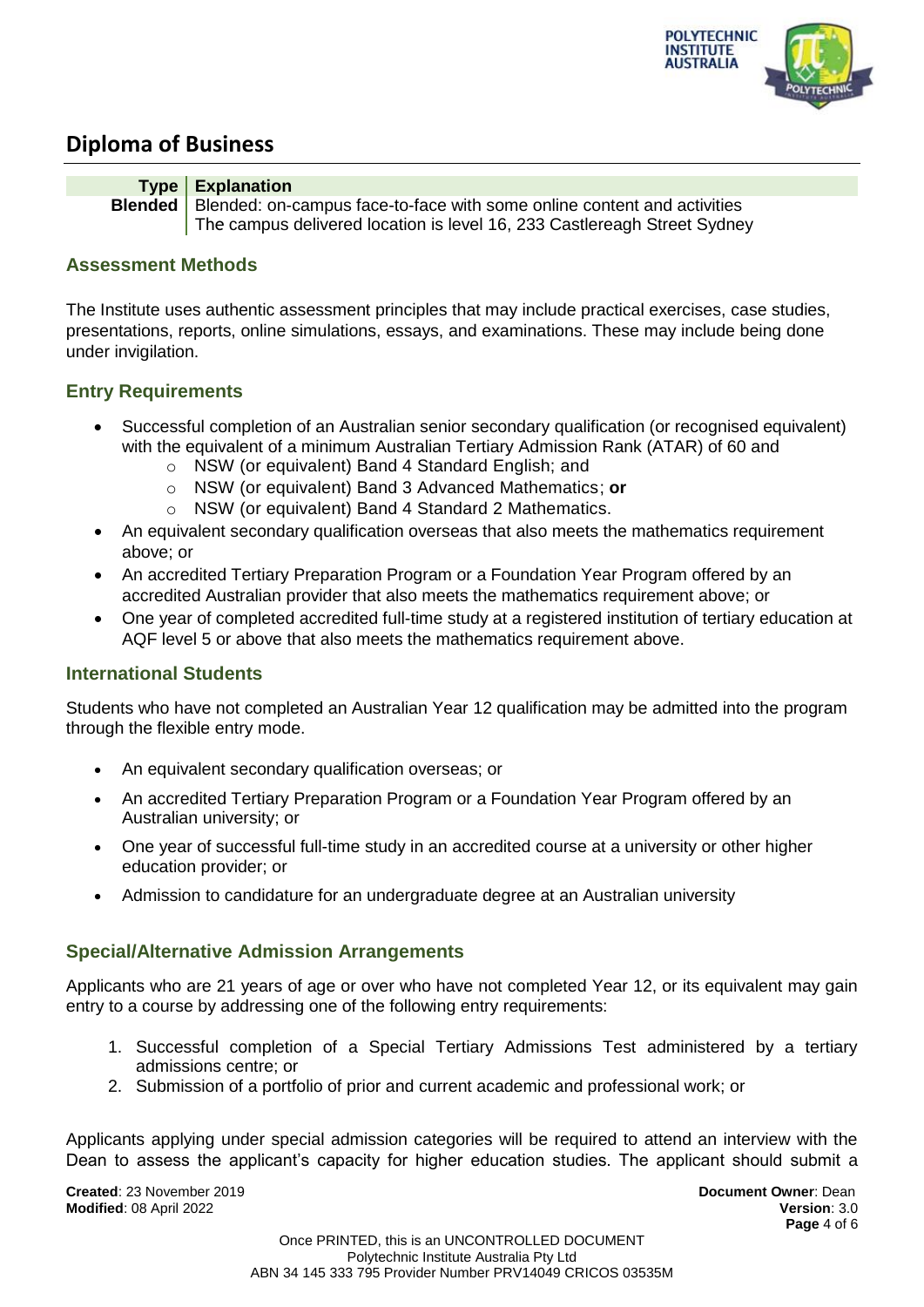

portfolio of prior and current academic and professional work prior to the interview to assist in the assessment process.

The criteria used by the Dean when approving applicants for admission into a course under special or alternative admission arrangements include:

- capacity to pursue tertiary studies;
- motivation to pursue tertiary studies in the discipline of the chosen course:
- demonstrated potential for academic studies based on the applicant's portfolio;
- relevant professional and industry experience; and
- specific consideration of access issues for ATSI's.

### **Language requirements**

Language proficiency

- IELTS Academic: 6.5 with no band less than 6.0; or
- TOEFL: 575 or better; or
- TOEFL IBT (International Benchmark Test): 91 or better; or
- TOEFL CBT (Computer Based Test): 235 or better; or
- Academic PTE (Pearson Test of English): 58 or better; or
- Cambridge English: CAE and CPE (from 2015): 176 or better; or
- General Certificate of Education (GCE): A Levels with a C or better in English; or
- KITE: all bands B2 with a result greater than 450 in each band; or
- Duolingo: overall 115 with no band less than 110.

English Language Test results are valid for two years from the date of the results up to the date of commencement at the Institute. The most recent test supersedes ALL previous tests.

### **Attendance Requirements**

The Institute has enforceable requirements in relation to attendance. Further details are provided at Item 20 of the Terms and Conditions.

### **Advance Standing**

Granting credit for prior learning ensures that students commence study at a level that appropriately recognises their prior learning experiences and are not required to repeat equivalent learning successfully undertaken in another context. Process for applying for Advance Standing (credit) can be found in the [Advanced Standing Policy and Procedure](https://docs.pia.edu.au/download-process.html)

#### **Fees**

The course fees (per semester) are indicated on the fees page of ou[r website](https://pia.edu.au/apply/fees/) and are based on a standard full-time study load and duration. Your course fees and duration may vary if you have applied for and been granted Advanced Standing. Tuition fees may increase during your studies. Students are advised in advance of any increase in tuition fees being implemented.

### **Further Information**

**Created**: 23 November 2019 **Document Owner**: Dean **Modified**: 08 April 2022 **Version**: 3.0

**Page** 5 of 6